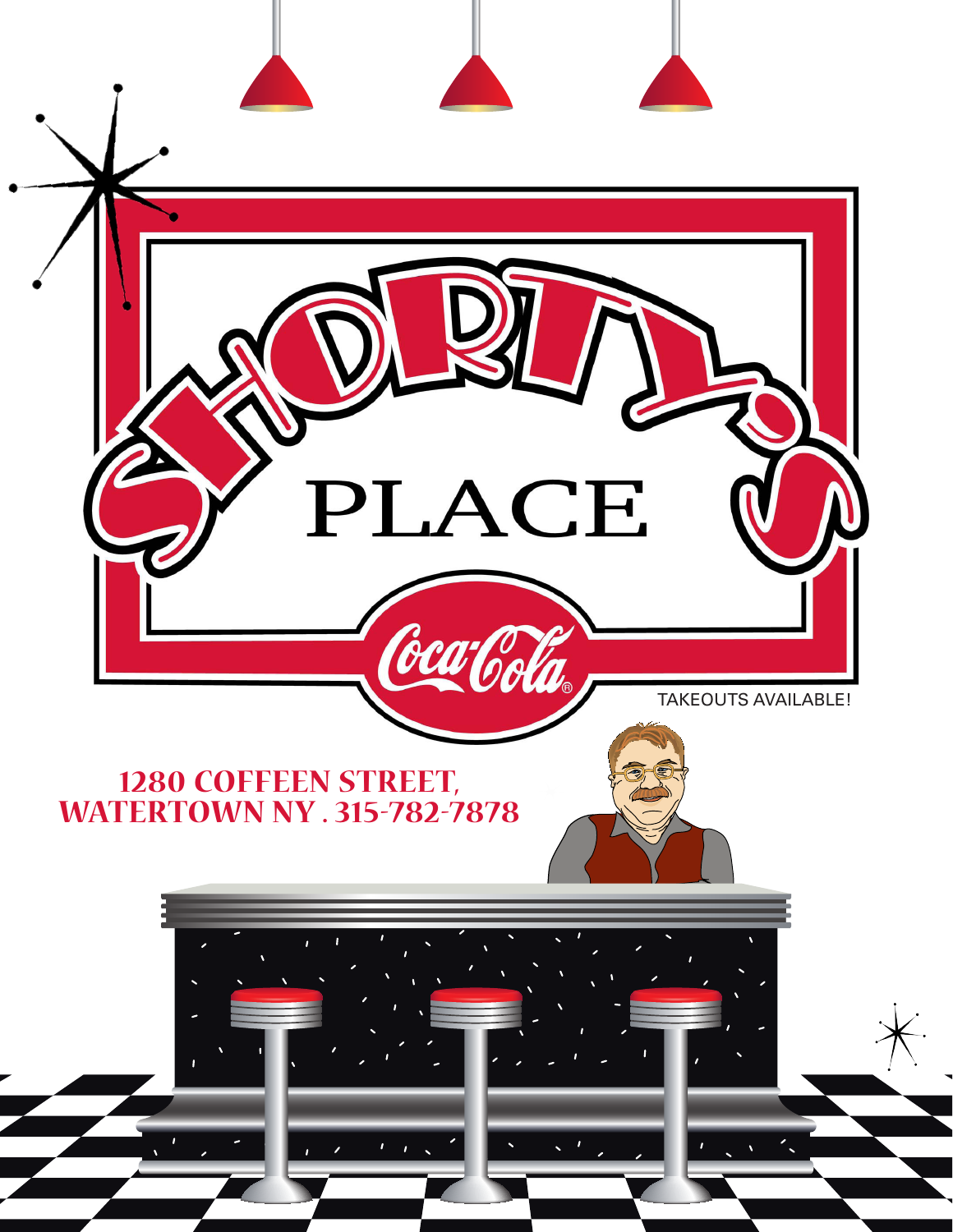## **EGGS, EGGS, EGGS**

cooked your style and served with toast

ONE EGG 3.59 TWO EGGS 4.59 THREE EGGS 5.29

#### TWO EGGS, TOAST & COFFEE 4.89

TWO EGGS & MEAT your choice of ham, bacon or sausage 6.99

**STEAK & EGGS** our in-house cut NY strip served with home fries 14.89

BENNY'S EGGS served with home fries 11.99 1. Classic Eggs Benedict

- 2. Shorty's Way sausage patty instead of ham
- 3. Boot's Way spinach or tomato instead of ham

BREAKFAST LASAGNA our warm casserole of scrambled eggs, ham, sausage, pepperoni, mushrooms, onions, peppers and potatoes 9.99 Add your favorite cheese for 1.50

SHORTY'S BIG BREAKFAST PLATTER two eggs, two toast, home fries, one pancake or one french toast, and your choice of ham, bacon or sausage 10.49

FORT MYERS SCRAMBLER scrambled eggs, mushrooms, onions, ham and cheddar cheese on ciabatta bread 8.59

## **SHORTY'S EGGWICHES**

add a small order of home fries with any sandwich for 2.99

WESTERN EGG SANDWICH two eggs scrambled with diced ham and onions served on toast 6.29

 SHORTY'S EGGWICH choose from english muffin, bagel, or croissant, with two eggs, cheese and your choice of ham, bacon or sausage 6.49

BREAKFAST BURRITO two eggs and your choice of meat, with cheddar cheese 7.29 add onions, peppers, mushrooms and home fries inside 7.99

STEAK, EGG & CHEESE BAGEL 8.99

### **SIDES**

APPLESAUCE 2.99 COTTAGE CHEESE 2.99 VEGETABLES 2.99 HOT PEPPERS 3.79 COLESLAW 2.99

## **THREE EGG OMELETS**

your choice of cheese and served with toast | no substitutions

#### EGG & CHEESE 7.49

**EGG & MEAT** with your choice of ham, bacon sausage or pepperoni 8.99

**EGG & VEGGIES** with onions, peppers, mushrooms, tomatoes and cheese 8.99

WESTERN with ham, cheese and onions 8.99

SHORTY'S HOT-TO-TROT with house-made hot pepper, mushroom, and onion mix and your choice of ham, bacon or sausage and cheese 10.29

MEAT LOVERS ham, bacon, sausage, pepperoni and cheese 10.29

BROCCOLI & CHEESE 8.99

SPINACH with red onions and feta 8.99

FLORENTINE cremini mushrooms, spinach, red onion and cheddar 9.99

PHILLY CHEESE shaved steak, grilled onion and provolone 10.29

#### **PANCAKES, FRENCH TOAST & MORE**

add blueberries, bananas, or chocolate chips for 1.00

BUTTERMILK PANCAKES (2) 4.99 (3) 5.99

FRENCH TOAST (2) 4.99 (3) 5.99

PANCAKE OR FRENCH TOAST PLATTER two pancakes or french toast, two eggs, two toast 8.99

STUFFED FRENCH TOAST two, stuffed with our sweetened cream cheese filling and strawberry or blueberry topping and topped with chopped nuts 7.99

SAUSAGE & BISCUITS two buttermilk biscuits topped with peppery sausage gravy 5.99



HAM, BACON, OR SAUSAGE 3.99 HOME FRIES sm 3.29 reg 3.99 CORNED BEEF HASH sm 2.99 reg 3.99 TOAST (2) 1.99 RAISIN TOAST 2.69 ENGLISH MUFFIN 1.99 CINNAMON ROLL 2.99

OATMEAL 3.39 BAGEL 2.69 COLD CEREAL 2.89 DOUGHNUTS 1.69 CREAM CHEESE 0.75 PEANUT BUTTER 0.75

Takeouts – add 0.99 each (sorry!)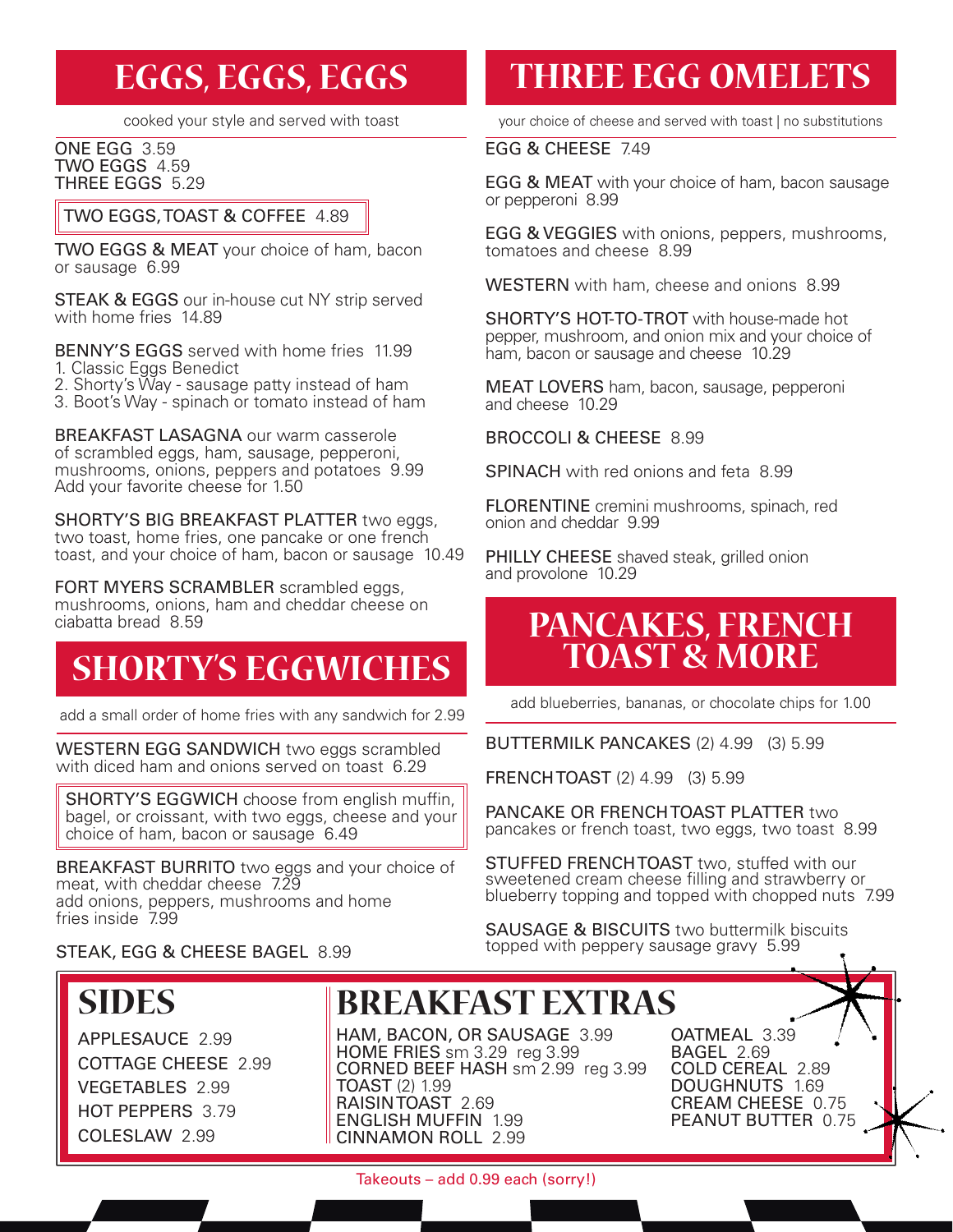## **APPETIZERS & SIDES**

FRIES regular 3.99 small 2.99

SWEET POTATO FRIES 4.99

SHORTY'S CHEESE FRIES monterey, cheddar and ranch dressing 6.29

FRIES WITH GRAVY 5.69

SHORTY'S CHILI CHEESE FRIES 6.99

LOADED SHORTY'S FRIES chopped bacon, cheddar jack, sour cream and jalapeños 6.99

ONION RINGS 5.49

PIZZA LOGS (5) 9.49

SHORTY'S PASTA SALAD 3.59

MOZZARELLA STICKS (4) 7.29

SAMPLER PLATTER onion rings, mozzarella sticks and chicken tenders 10.49

ITALIAN SAMPLER mozzarella sticks (3), pizza logs (3) and marinara sauce 10.49

BUFFALO SHRIMP fried shrimp tossed in buffalo sauce 7.99



### **SALADS**

GARDEN SALAD side 4.99 house 6.49

CAESAR SALAD side 5.79 house 7.49

CHICKEN CAESAR SALAD 10.99

JULIENNE SALAD "a big salad" with deli ham, turkey, eggs, tomatoes and cheese 11.49

BUFFALO SALAD choice of spicy grilled or breaded chicken or spicy breaded shrimp and blue cheese 1149

SOUTHWESTERN SALAD

your choice of beef or chicken, cheddar, lettuce, tomato and black olive served in a taco bowl with salsa and sour cream on the side 11.49

CHICKEN COBB SALAD grilled or breaded chicken, bacon, egg, tomato, feta or blue cheese crumbles and italian dressing 11.49

CLUB SALAD a big salad topped with turkey, ham, bacon, tomato, cheese, croutons and your choice of dressing 11.49

#### **SOUPS**

NEW ENGLAND CLAM CHOWDER cup 3.49 bowl 4.49

SOUP OF THE DAY (ask your server) cup 2.99 bowl 3.99

CHILI cup 3.99 bowl 4.99

#### **WRAPS**

served with fries or pasta salad

TURKEY, HAM OR ROAST BEEF WRAP your choice of meat served with lettuce, tomato, mayo and your choice of cheese 9.99

CHICKEN CAESAR WRAP charbroiled or breaded chicken with romaine lettuce, caesar dressing and parmesan cheese 9.99

BUFFALO CHICKEN WRAP grilled or breaded chicken, lettuce, hot sauce and creamy blue cheese or ranch dressing 9.99

BLT WRAP bacon, lettuce, tomato and mayo 9.99

HONEY MUSTARD OR BBQ CHICKEN WRAP grilled or breaded chicken with choice of honey mustard or bbq sauce, with lettuce, tomato and cheddar cheese 9.99

TUNA OR CHICKEN SALAD WRAP with lettuce and tomato 9.99

CHICKEN COBB WRAP grilled or breaded chicken with bacon, romaine lettuce, tomato, feta or blue cheese crumbles, egg and dressing 9.99

CHICKEN PESTO WRAP grilled or breaded chicken with lettuce, bacon, roasted red pepper, provolone and pesto 9.99

Takeouts – add 0.99 each (sorry!)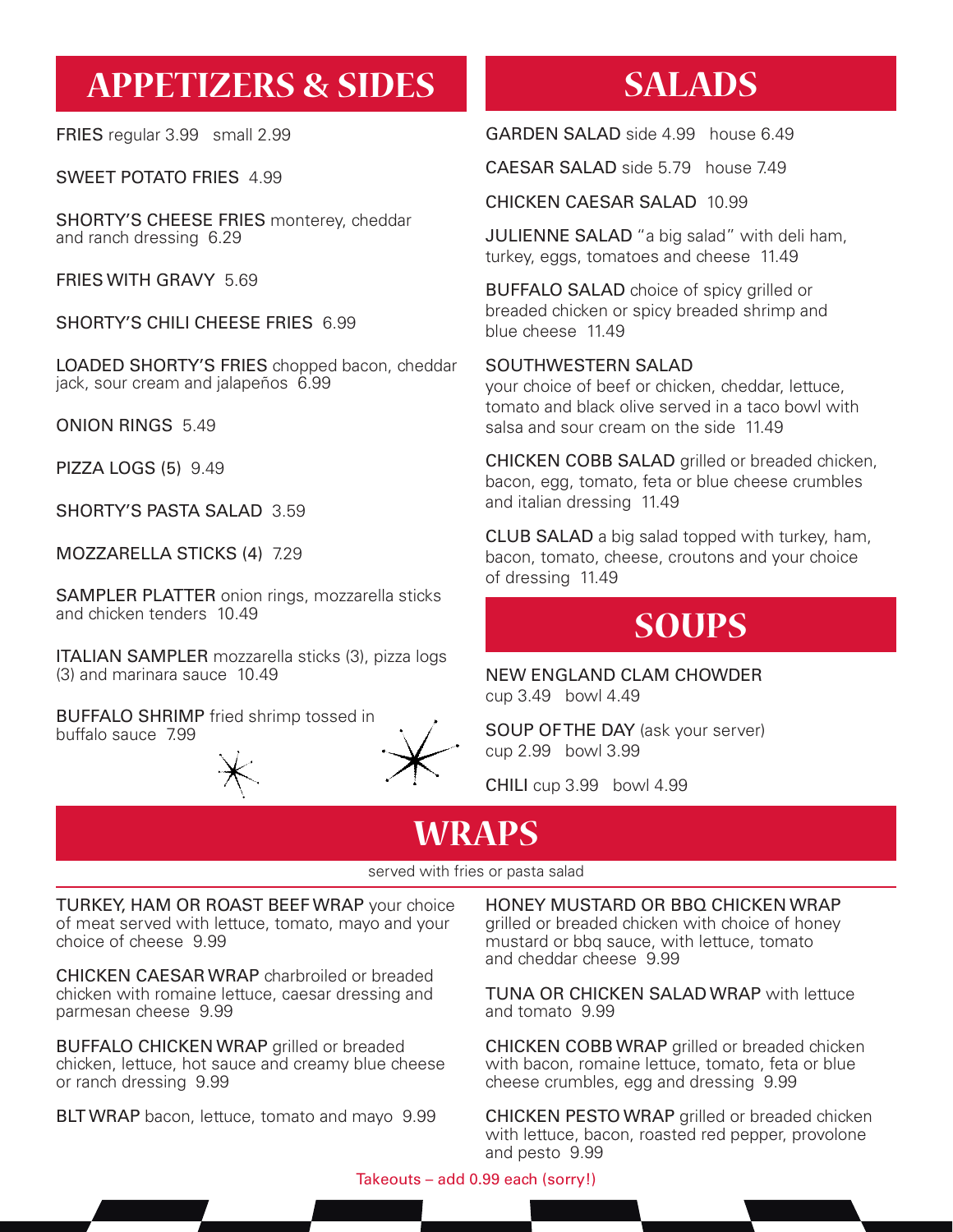### **SANDWICHES & MORE**

cold sandwiches come with lettuce and tomato add cheese for 0.75 (american, swiss, provolone or shredded cheddar) all sandwiches are served with fries or pasta salad and your choice of bread, if applicable upgrade sweet potato fries or onion rings for 2.50

EGG SALAD 4.99 add olives 0.75

TUNA SALAD 5.99

CORNED BEEF 7.99

HAM, TURKEY OR ROAST BEEF 7.99

CHICKEN SALAD 7.29

HOFMANN HOT DOG plain 4.99 topped with chili or sauerkraut 5.99

B.L.T. with mayo and choice of bread 6.49

CRAB STUFFED B.L.T. crabmeat cornbread stuffing, bacon, lettuce, tomato on your choice of bread 7.99

GRILLED CHEESE on texas toast 5.49

JALAPEÑO BACON GRILLED CHEESE on texas toast 7.99

PESTO GRILLED CHEESE with sliced tomato on texas toast 6.49

GRILLED HAM & CHEESE on texas toast 7.99

CLUBS ham, turkey or roast beef 9.89

PATTY, TUNA OR TURKEY MELT grilled with sautéed onions and swiss on rye 9.29

GRILLED REUBEN your choice of corned beef, turkey, or ham on grilled rye bread with sauerkraut, swiss and thousand island dressing 9.49

#### CHEESE QUESADILLA 7.99

with veggies and cheese 8.99 with chicken and cheese 9.99 with grilled chicken, tomatoes, green peppers, onions and cheddar cheese 10.49

#### HOT PORK, BEEF, TURKEY OR BURGER SANDWICH with gravy, redskin mashed potatoes or fries and veggies 9.99

FISH SANDWICH hand breaded fish, deep fried or grilled and served on a torpedo roll 10.99

CHICKEN SANDWICH charbroiled or breaded chicken breast with lettuce, tomato and mayo 9.49 add cajun, bbq or teriyaki seasonings 1.00 black & blue chicken 9.99

ITALIAN BEEF SANDWICH thinly sliced beef dipped in italian au jus with sautéed green peppers and served on grilled ciabatta bread 9.59 try it with our hot pepper mushroom mix 10.69

CHICKEN OR EGGPLANT PARMESAN SANDWICH breaded and topped with tomato sauce and provolone cheese, served on ciabatta bread 9.99

CHICKEN CORDON BLEU SANDWICH grilled or breaded, topped with shaved ham, lettuce, tomato, swiss and honey mustard 9.99

PHILLY STEAK OR CHICKEN PHILLY shaved steak or sliced grilled chicken with sautéed onions and provolone cheese, served on a torpedo roll 9.99

ITALIAN SAUSAGE SANDWICH italian sausage with sautéed onions and peppers on a torpedo roll 8.99

SHORTY'S CUBAN SANDWICH shaved ham and roasted pork loin on grilled ciabatta bread with pickles, swiss and mustard 10.49

#### SOUTHERN ROASTED PORK SANDWICH

shaved roasted pork and bacon with carolina gold bbq sauce on a hamburger bun, served with sweet potato fries 10.49

TURKEY DINNER MELT turkey, stuffing, american cheese on texas toast served with a side of gravy and cranberry sauce 10.49



Takeouts – add 0.99 each (sorry!)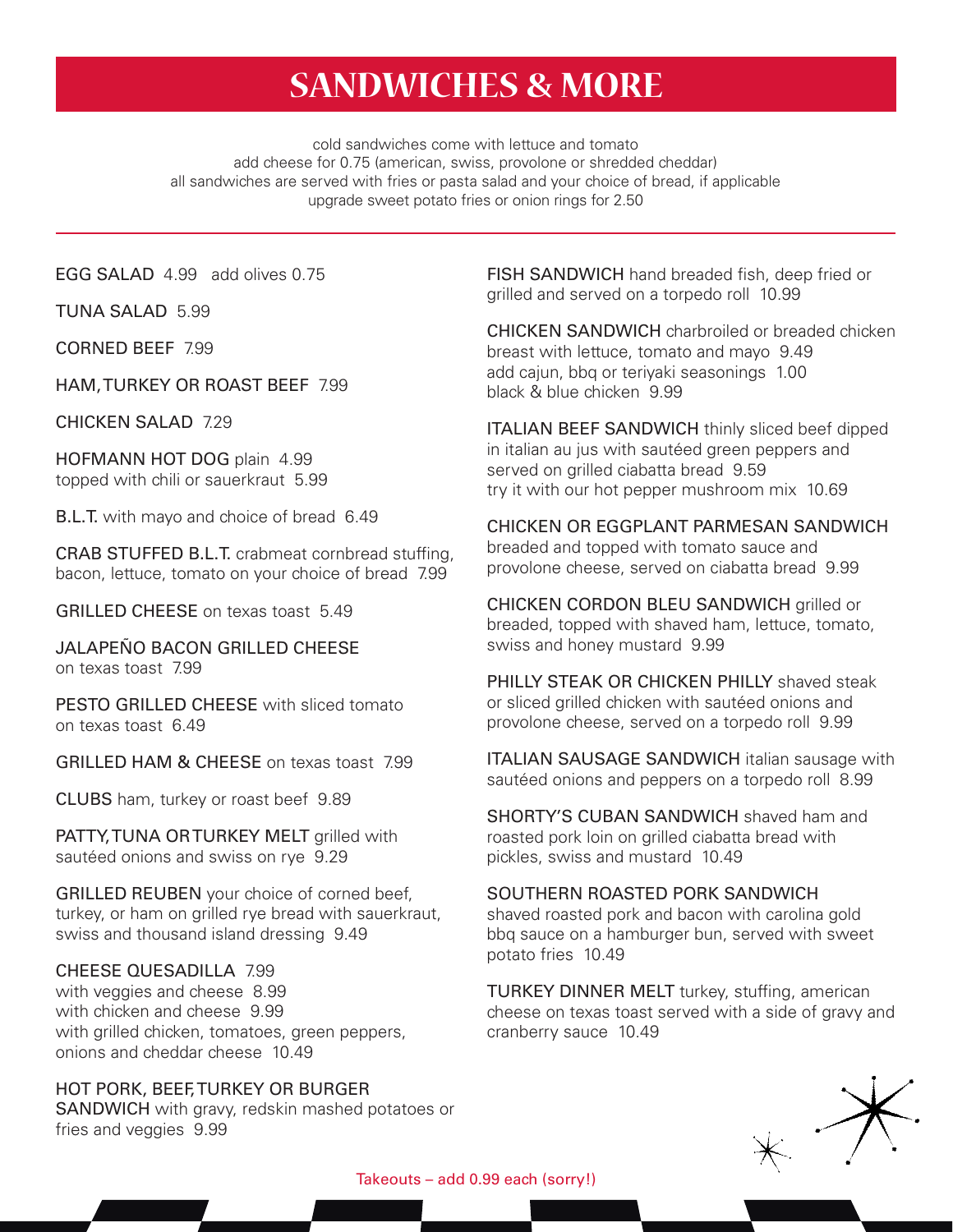### **BURGERS**

all burgers served with fries or pasta salad unless otherwise noted.

upgrade to sweet potato fries or onion rings 2.50

make it deluxe (lettuce, tomato, and onion) 0.75

add bacon 1.99

HAMBURGER 6 oz charbroiled angus burger 7.99 add cheese 1.00

BLACK & BLUE BURGER angus burger with crumbly blue cheese and cajun spices 9.99

BACON, MUSHROOM & SWISS BURGER 9.99

SOUTHWESTERN BURGER with hot pepper, mushroom and onion mix, bacon, swiss and chipotle sauce 9.99

BLT BURGER 9.99

CHEDDAR JALAPEÑO BURGER smothered in monterey jack & cheddar cheese and pickled jalapeños 9.99

BREAKFAST BURGER with bacon, cheese and fried egg 9.99

BBQ BURGER charbroiled burger topped with bbq sauce and onion rings 9.99

DOUBLE TROUBLE two 4 oz burgers on one bun! 9.99 add cheese 1.00

CHILI BURGER with cheddar and onion 9.99

POUTINE BURGER fries, cheddar cheese, and gravy on top of burger 9.99

A1 BURGER with sautéed mushrooms, onions, american cheese and topped with A1 sauce 9.99

#### **DINNERS**

add a side garden salad to any dinner for 2.50 add wine or beer with the purchase of one dinner for 2.25

CHICKEN TENDER MEAL deep fried chicken tenders with french fries 9.49

SHRIMP OR CLAM STRIPS BASKET deep fried shrimp or clam strips with coleslaw and french fries 9.99

BROILED CRAB STUFFED FISH broiled seafood cornbread stuffing topped with hollandaise sauce, side of coleslaw and potato 13.99

CHARBROILED CHICKEN BREAST DINNER served with potato and veggies 10.99 Add cajun, bbq or teriyaki seasonings for 1.00

SMOTHERED CHICKEN DINNER charbroiled chicken topped with onions, peppers, mushrooms and cheese and served with potato and veggies 11.99

CHICKEN CORDON BLEU DINNER grilled or breaded chicken topped with shaved ham, swiss and honey mustard, served with potato and veggies 11.99

LIVER, ONIONS & BACON served with potato and veggies 10.99

HAM STEAK WITH PINEAPPLE served with potato and veggies 11.99

CHICKEN STIR FRY stir fried veggies with rice or noodles 11.99

MJ'S NY STRIP served with potato and vegetable 10 oz 14.99 try it with our peppercorn sauce for 2.99 CHARBROILED PORK CHOPS cut in house with your choice of plain, teriyaki glazed, bbq glazed, cajun seasoning and served with potato and applesauce 11.99

STUFFED PORK CHOP boneless charbroiled pork chop, cut in house, stuffed with bread stuffing, topped with pork gravy and served with potato and applesauce 12.49

CHICKEN OSH KOSH grilled chicken with spinach, red onion, crab meat and hollandaise sauce served with potato and veggies 12.99

FRIED SEAFOOD PLATTER fried fish, clam strips, and shrimp served with coleslaw and potato 13.59

 FISH DINNER deep fried or broiled and served with coleslaw and potato 12.99

all italian dishes served with salad and garlic toast

CHICKEN OR EGGPLANT PARMESAN breaded and topped with spaghetti sauce and provolone cheese and served with a side of spaghetti 11.99

SPAGHETTI & MEATBALLS OR SAUSAGE 10.49

CLASSIC OR CHICKEN BROCCOLI ALFREDO alfredo sauce tossed with fettuccine pasta 10.99 charbroiled chicken, steamed broccoli and alfredo sauce tossed with fettuccine pasta 12.99